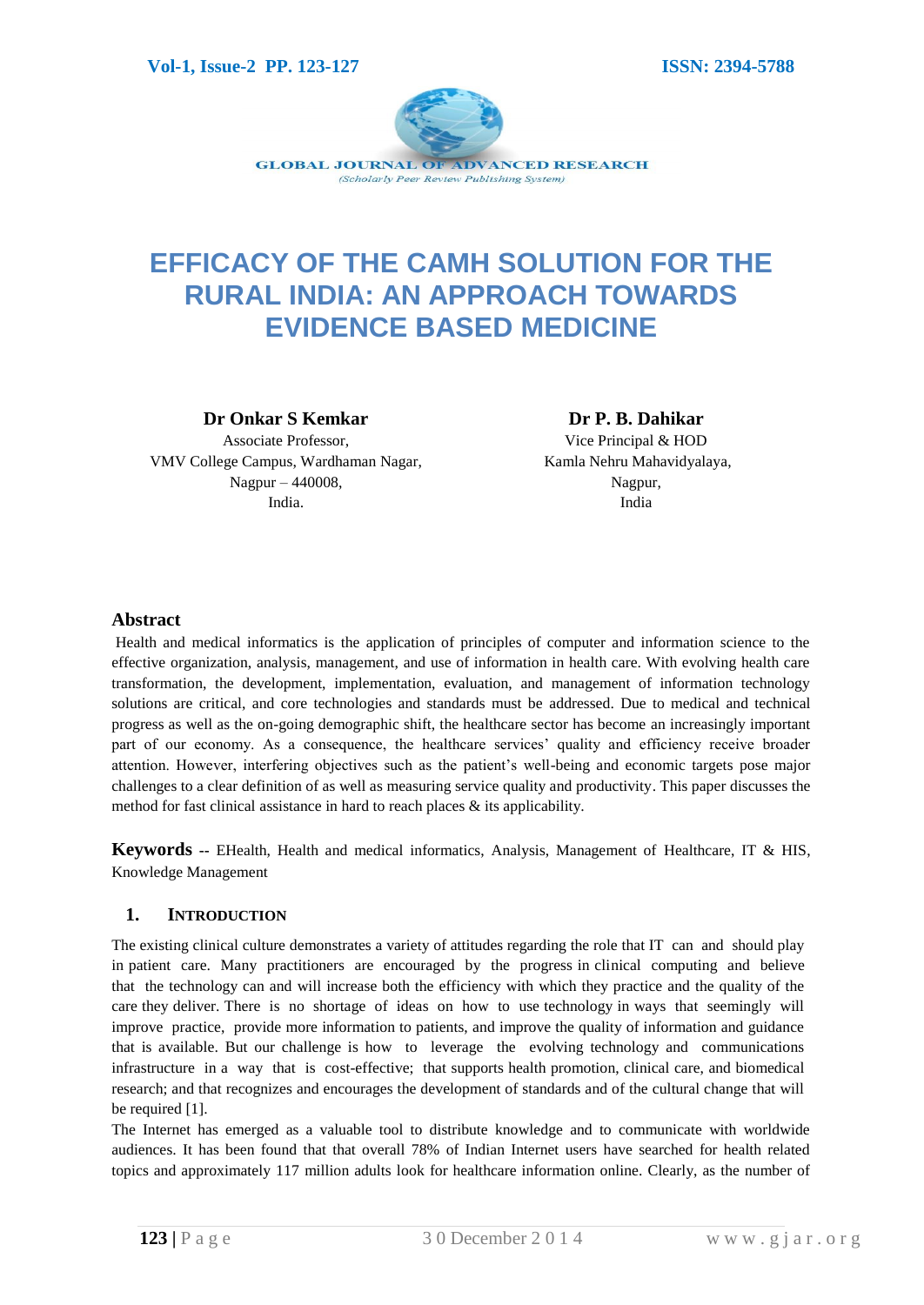

**GLOBAL JOURNAL OF ADVANCED RESEARCH** (Scholarly Peer Review Publishing System)

people looking for health information online increases rapidly, the demand for healthcare portals, which typically provide such information, surges. Ensuring credible and timely content is crucial for any website and/or portal. As such, the need for the effective information management and **Knowledge Management** (KM) arises to ensure that the contents are timely, credible and accurate is a responsibility of healthcare portals.

Today's healthcare processes are performed by a variety of different service providers, who generally act independently and with divergent objectives. These processes range from rescue service to acute and inpatient treatment, rehabilitation, outpatient treatment, and nursing care.

As number of patient monitoring systems are available with great facilities but most of them are in the metro cities and big towns. It is mostly difficult for the people to get treatment from the expert physicians who are busy in the hospitals with their hectic schedules. Thus they mostly choose to the local unprofessional people who cannot advice a correct medicine every time, and that create more serious health issues with the patients. For providing medical help to rural population more particularly to people from hard to reach areas computer assisted medical health system is developed (CAMH) for fast clinical assistance in Gynecology and Obstetrics [2].

# **2. NEED FOR THE SYSTEM**

Healthcare is the right of every individual but lack of quality infrastructure, dearth of qualified medical functionaries, and non-access to basic medicines and medical facilities thwarts its reach to 60% of population in India. A majority of 700 million people lives in rural areas where the condition of medical facilities is deplorable. Considering the picture of grim facts there is a dire need of new practices and procedures to ensure that quality and timely healthcare reaches the deprived corners of the Indian villages.

The advances in medical science on one side and Information and Communication Technology (ICT) on the other are offering wide opportunities for improved health care.

With a predominantly rural population that are distributed over distant geographical locations, apart from the densely populated urban areas, providing even the basic and minimally acceptable healthcare has been and continues to be the priority of Indian health administrators [3][4].

Further this is compounded by the following factors like:

- Low paying capacity of the rural population
- Lack of investment in health care in rural areas.
- Inadequate medical facilities in rural & inaccessible areas.
- Problem of retaining doctors in rural areas where they are required to serve & propagate widespread health awareness.
- Specialist doctors cannot be retained at rural areas as they will be professionally isolated and become obsolete and even monetary incentives also cannot prevent it.

This calls for innovative methods of utilization of science and technology for the benefit, of our society. So, we had developed CAMH for fast clinical assistance in Gynecology and Obstetrics and the system is further extended for 70 general diseases of medical sciences.

These problems have become more serious as the rate of change in medical knowledge has accelerated. There are new scientific findings every day; at the moment the medical knowledge is estimated to increase fourfold during a professional lifetime, which inevitably means that doctors cannot practice high quality medicine without constantly updating their knowledge and finding information to help them with particular patients.[7,9] The historical arrangement, in which doctors individually held the responsibility for ensuring an adequate supply of knowledge to guide their practice, is now failing to meet the knowledge needs of modern healthcare. Therefore diverse organizations and health authorities spread a vast amount of information to doctors. It is not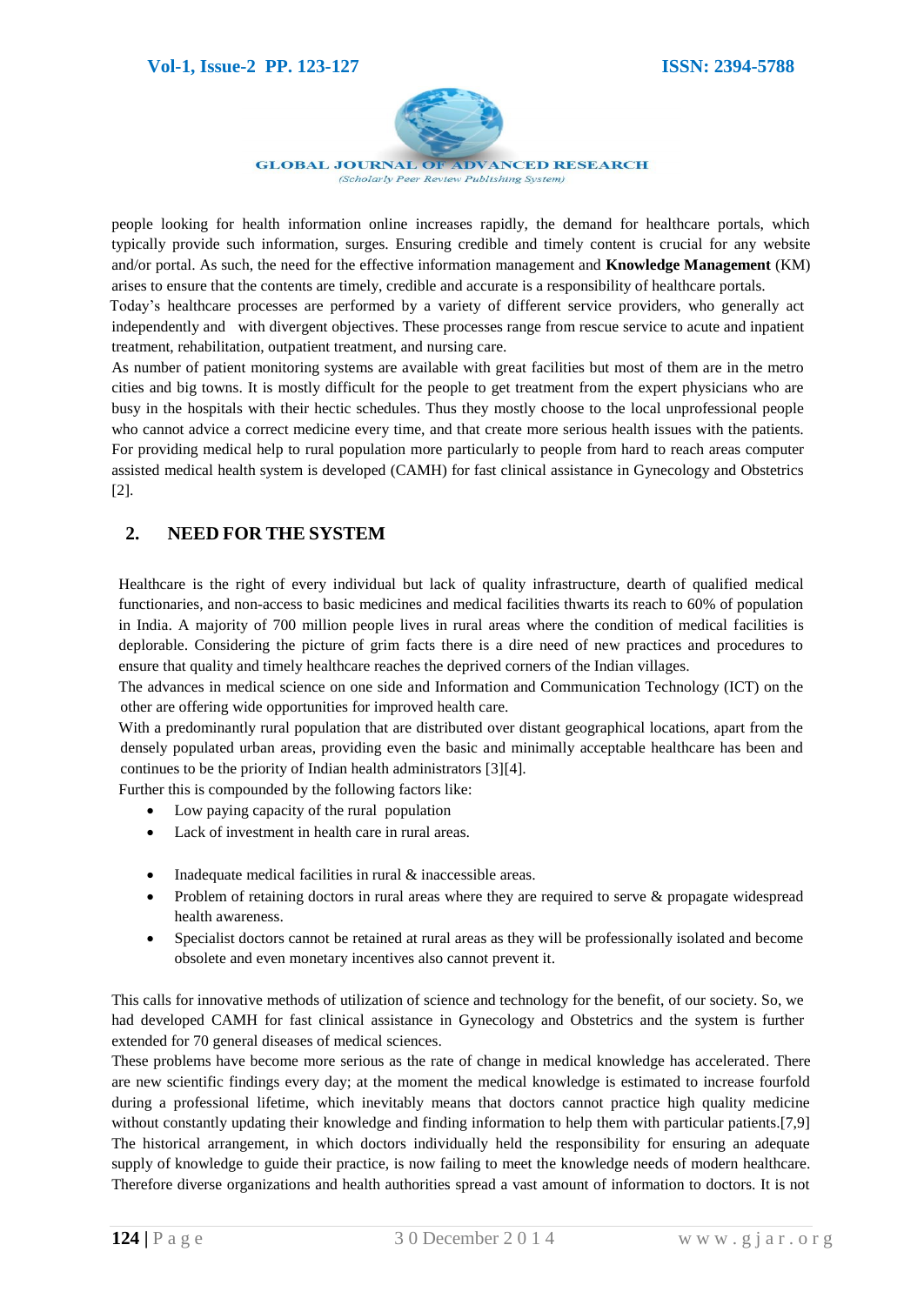#### **Vol-1, Issue-2 PP. 123-127 ISSN: 2394-5788**



**GLOBAL JOURNAL OF ADVANCED RESEARCH** (Scholarly Peer Review Publishing System)

only the basic and specialized medical knowledge a general practitioner is expected to know, but also the content of various governmental guidelines, circulars, warnings of adverse effects of drugs, the latest scientific findings in medicine etc.

# **3. CHALLENGES AND RECOMMENDATIONS FOR IMPROVING HEALTH CARE IN RURAL AREAS USING ICT**

#### **THE PROBLEM FACED**

Due to non-accessibility to public health care and low quality of health care services, a majority of people in India turn to the local private health sector as their first choice of care. If we look at the health landscape of India 92 percent of healthcare visits are to private providers of which 70 percent is urban population. However, private health care is expensive, often unregulated and variable in quality. Besides being unreliable for the illiterate, it is also unaffordable by low income rural folks .To control the spread of diseases and reduce the growing rates of mortality due to lack of adequate health facilities, special attention needs to be given to the health care in rural areas.

It is important to recognize that ICT-based solutions should be an integral part of a country's health policy rather than being limited to the ICT Ministry/Department. It is therefore recommended that the necessary capacity-building in the health sector be made at the policy, institutional and technical levels. Bearing in mind the trends and good practices described above, the following recommendations, addressed primarily to health-care policymakers, have been made with a view to integrating the ICT and health-care sectors.

#### **WEB TECHNOLOGIES AND KNOWLEDGE MANAGEMENT**

Study proves that web technology is playing important role for the integration of information and knowledge for many years. The recent development in web technologies and rapid use of methodologies and latest technological tools has allowed knowledge representation to integrate information. Different private and governmental organizations are using these technologies for their developments. Current web technologies such as Resource Description Framework (RFD) and Web Ontology Language (OWL) has change the concept of web and made it more intelligent than the old web systems. The current web developments in knowledge management are contributing significantly for the performance of KM like; knowledge integration which is involving human role for the integration of knowledge management while introducing the social networks to increase social activities.

#### **PROPOSED SYSTEM**

All the difficulties which are discussed above are considered and we develop a CAMH system which can reduce the cost of the system and implement in remote areas to help people who does not have medical facilities in their villages. Secondly, at local level generally on village side, the expert physicians can study the data at their clinic or their residence and suggest the proper diagnosis to the patients.

Thus both the doctor and the patient need not travel a long distance for this. The system includes 70 general symptoms diagnosis; whenever patient will come for medical help the expert will ask him some yes/no type questions; depending on the response to all of the questions we will get the patient report, the report will contain the predictive diagnosis and prescription. That report is forwarded to the city doctor for verification. The report which we will forward to the city doctor is in editable format so, if needed doctor will edit that report and forward to the expert. Screen shots show the patients data, symptomatic questionnaire, diagnosis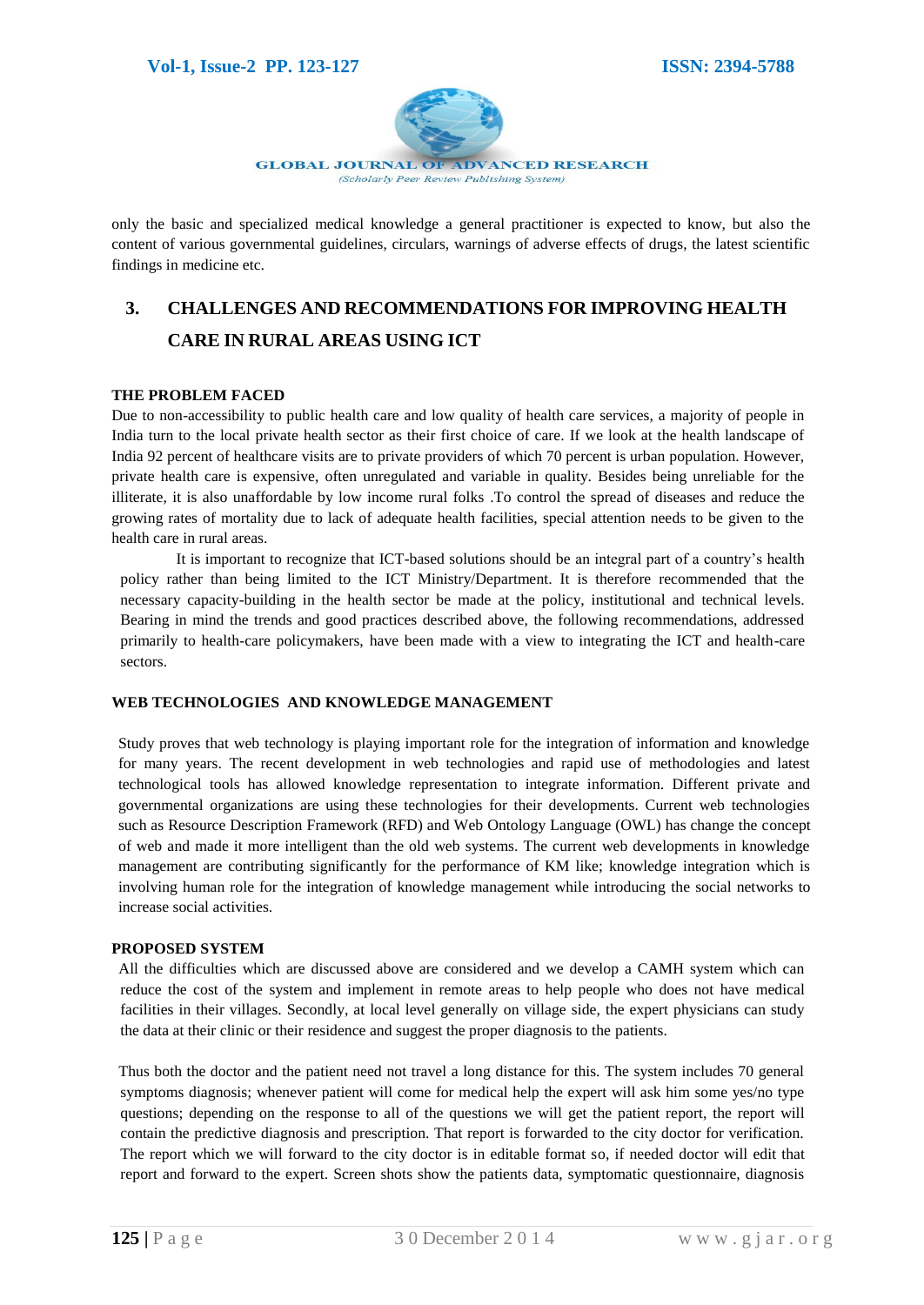#### **Vol-1, Issue-2 PP. 123-127 ISSN: 2394-5788**



and report of the patient:





 **Screen Shot : Symptotic Diagnosis Screen Shot : Eye Problems Symptoms**



**Screen Shot: Eye Problem's Result Screen Shot: Patient Report**

| ни развите доплать                          |                                                                       |                                        |                                                          |                                        |                                          |                       | 国内区              |
|---------------------------------------------|-----------------------------------------------------------------------|----------------------------------------|----------------------------------------------------------|----------------------------------------|------------------------------------------|-----------------------|------------------|
|                                             |                                                                       |                                        |                                                          |                                        |                                          |                       |                  |
| <b>Renault</b>                              |                                                                       |                                        |                                                          |                                        |                                          |                       |                  |
|                                             | Patient ID                                                            | х.<br>Name of the Patient SIGNT        | SHARMA                                                   | <b>Patient Report</b><br>Date of Birth | 1/12/1985<br>Address Durgo Napar, Nagpor |                       | W                |
|                                             | <b>Visiting Date</b>                                                  | 1260312                                |                                                          |                                        |                                          |                       |                  |
|                                             | Predective                                                            |                                        |                                                          | Prescriptions                          |                                          |                       |                  |
|                                             | <b>Nagnesis</b>                                                       | 1                                      | ž                                                        | 3                                      | $\overline{\phantom{a}}$                 | 5                     |                  |
|                                             | <b>AFORBISN</b><br><b>BCCY is your</b><br>ere is the<br>possible rape | Flashing the oye<br>NOWER              | Lifeghetmigh<br>badrus coment<br>helphouse!<br>colorauts |                                        |                                          |                       |                  |
|                                             | A serious ere<br><b>Muniscessible</b>                                 |                                        |                                                          |                                        |                                          |                       |                  |
|                                             |                                                                       | Set                                    |                                                          |                                        |                                          |                       |                  |
|                                             |                                                                       |                                        |                                                          |                                        |                                          |                       |                  |
| Current Page No.: 1                         |                                                                       |                                        | Zem Fador 1879                                           |                                        |                                          |                       |                  |
| <b>By</b> start<br><b>Z</b> woolst (konnel) | <b>B</b> GHS                                                          | Total Page No.: 1<br><b>B</b> Boylogat | <b>B</b> atementin                                       |                                        | <b>Riteset Issehat</b>                   | El severitos (Cingas) | ■ 1 名盛 ■ 18 26 H |

| <b>Epdempotion</b>          |                                                        |                                 |                                 |                                              |                          |                     | $-8x$         |
|-----------------------------|--------------------------------------------------------|---------------------------------|---------------------------------|----------------------------------------------|--------------------------|---------------------|---------------|
| 医难发育不大 人名土西拉                |                                                        |                                 |                                 |                                              |                          |                     |               |
| Reikest                     |                                                        |                                 |                                 |                                              |                          |                     |               |
|                             | Patent ID<br>None of the Patient SIATI                 | $\sim$                          | <b>Patient Report</b><br>SHADMA | Date of Sirfs<br>Address Durgs Napar, Nappor | 1/3/986                  |                     | ь             |
|                             | <b>Visiting Date</b>                                   | 1262012                         |                                 |                                              |                          |                     |               |
|                             | Predective<br>liagueis                                 | f,                              | Ekstenel.                       | Prestiplers<br>F5x                           | $\overline{\phantom{a}}$ |                     |               |
|                             | AFDROOM<br><b>BCOY myoer</b><br>methe<br>scentrio case | Flohing the ey Enal<br>vitority | phiatelypal.com                 | Sed                                          |                          |                     |               |
|                             | Aseless ere<br>injunisoesebe                           |                                 |                                 |                                              |                          |                     |               |
|                             |                                                        | Sent                            |                                 |                                              |                          |                     |               |
|                             |                                                        |                                 |                                 |                                              |                          |                     | ٧             |
| Cover Page 16.13            |                                                        | bbs/Japy/Sc:1                   |                                 |                                              | Inm Fador 1975           |                     |               |
| <b>B</b> start<br>& weekens | <b>B</b> pay                                           | <b>B</b> housing                | <b>Barameter</b>                | <b>B</b> Sedmal                              | <b>Riferent Foreful.</b> | Distanciado (Cons.) | B 186,000 com |

**Screen Shot: Patient Report Send via Mail to the City Doctor**